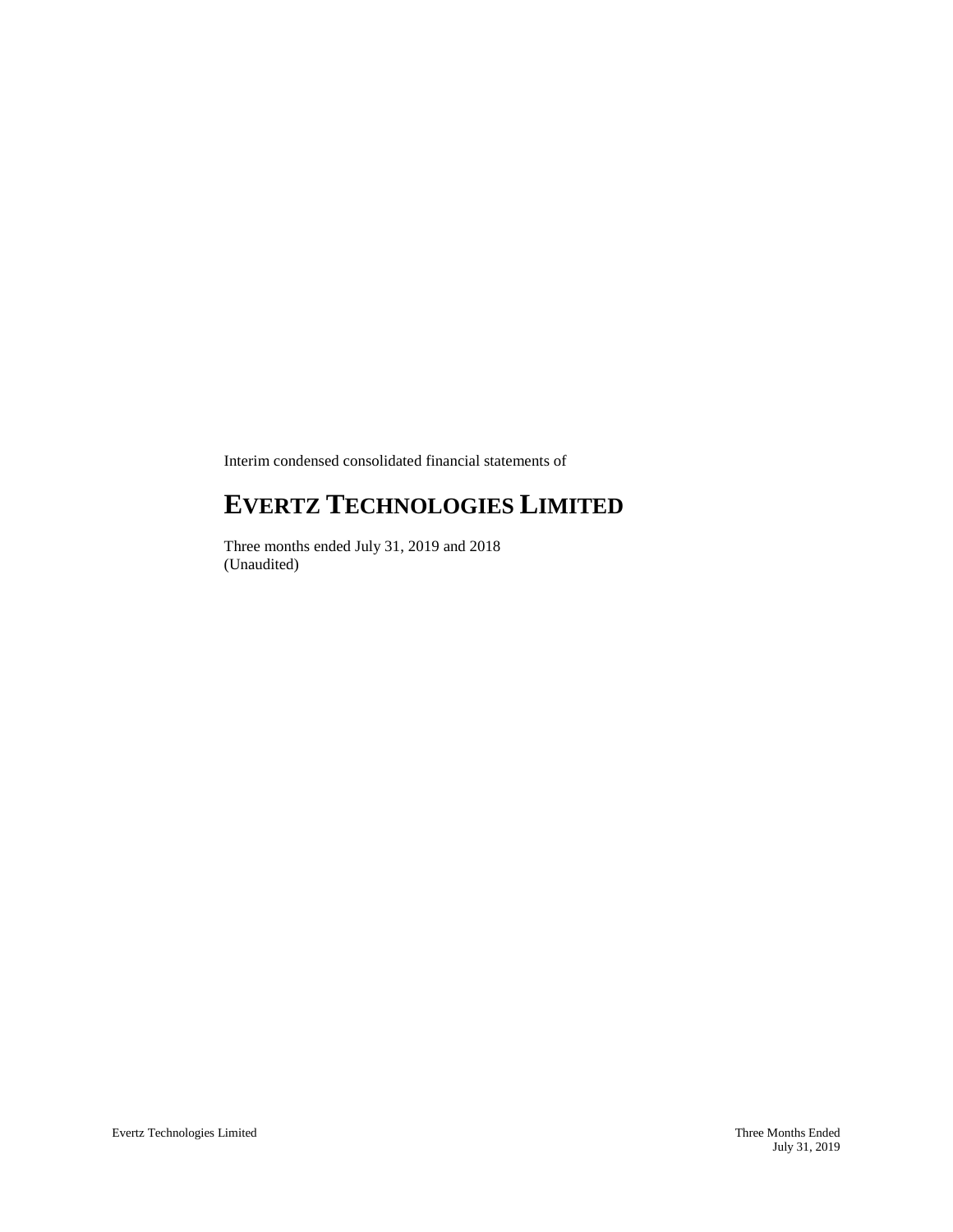# **MANAGEMENT REPORT**

The management of Evertz Technologies Limited ("Evertz" or the "Company") is responsible for the preparation of the accompanying interim condensed consolidated financial statements. The interim condensed consolidated financial statements have been prepared in accordance with International Financial Reporting Standards and are considered by management to present fairly the consolidated financial position, operating results and cash flows of the Company.

These interim condensed consolidated financial statements have not been reviewed by the auditor. These interim condensed consolidated financial statements are unaudited and include all adjustments, consisting of normal and recurring items, that management considers necessary for the fair presentation of the consolidated financial position, results of operations and cash flows.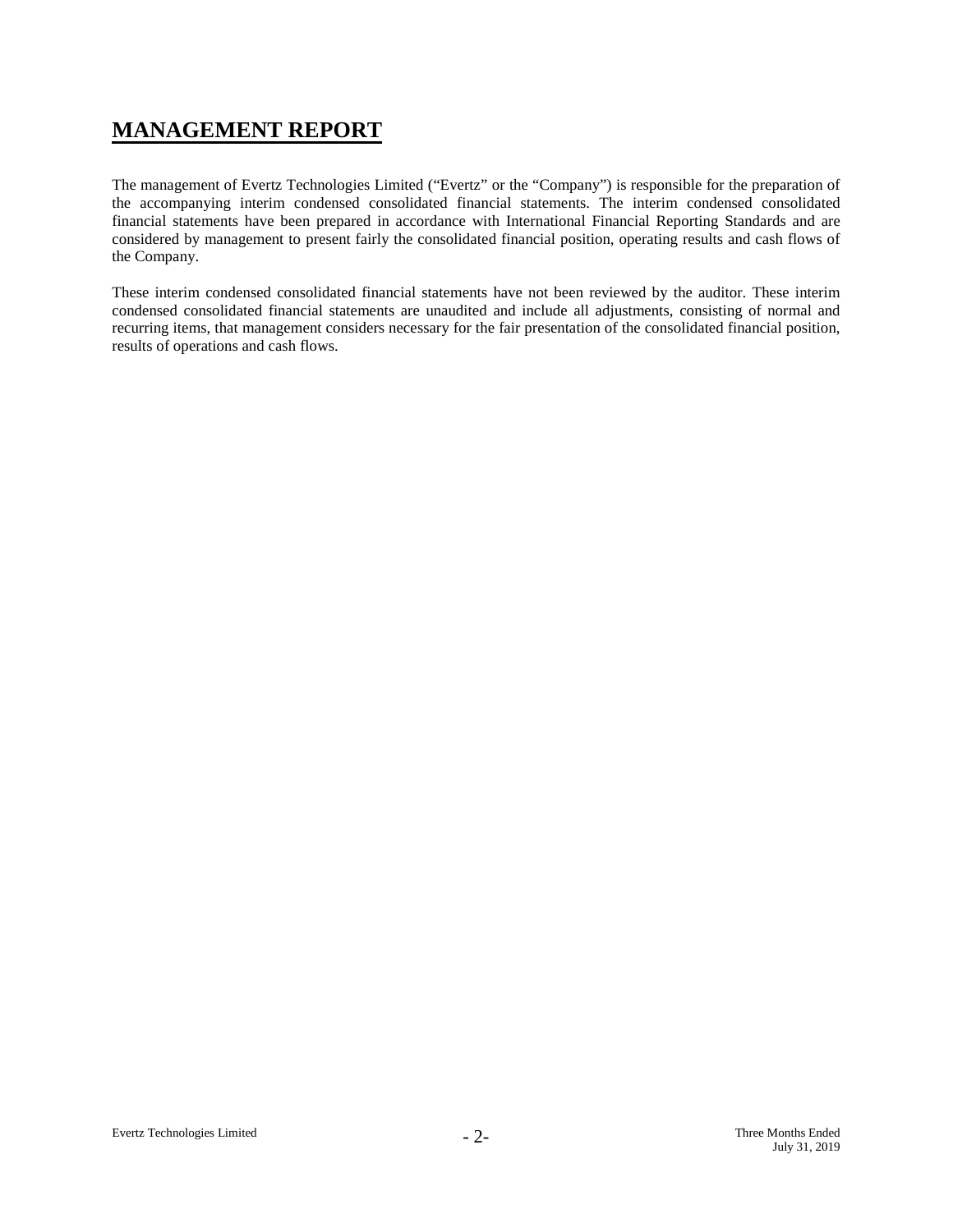Index to Financial Statements (Unaudited)

Interim condensed consolidated financial statements Three months ended July 31, 2019 and 2018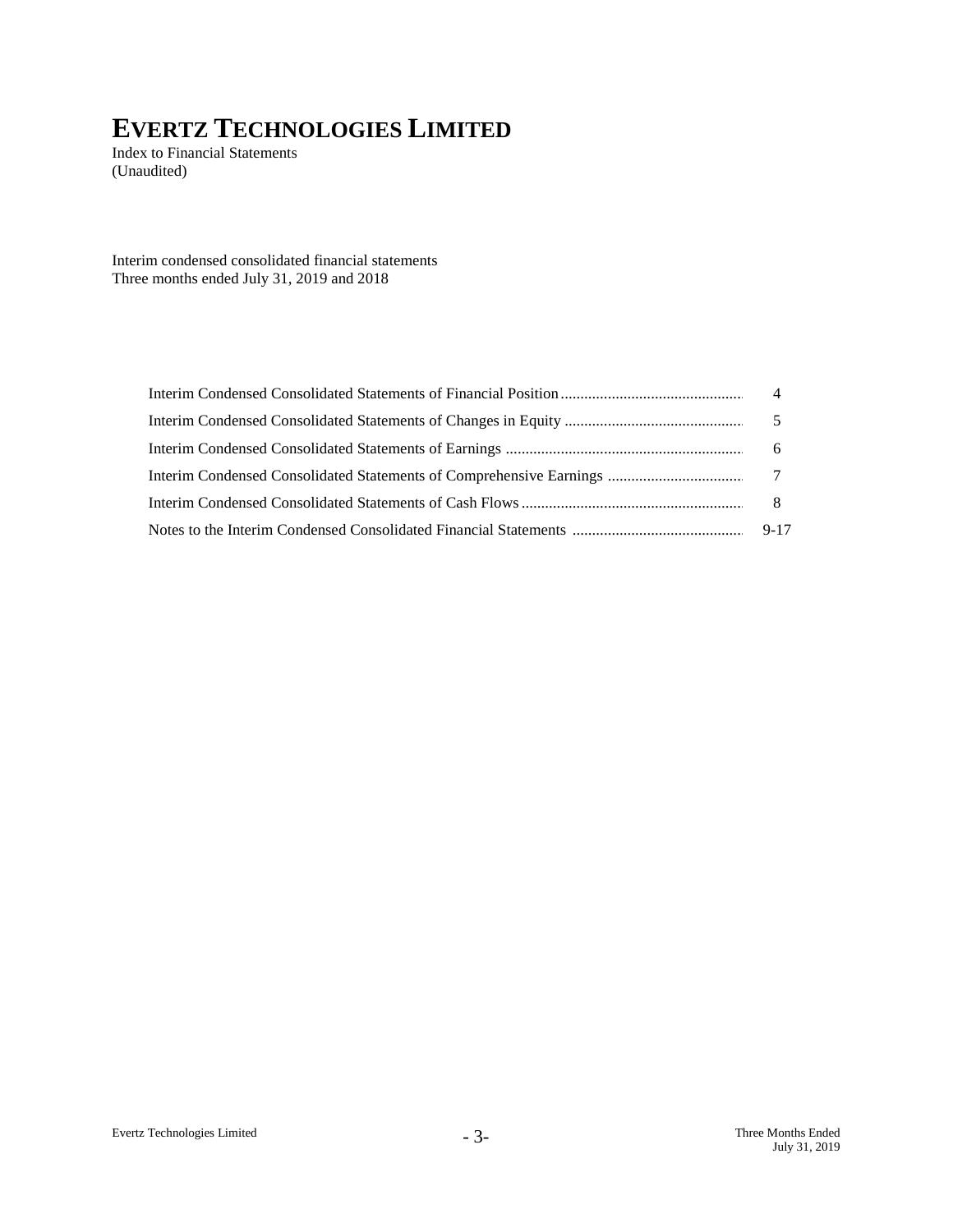Interim Condensed Consolidated Statements of Financial Position (Unaudited)

As at July 31, 2019 and April 30, 2019

(In thousands of Canadian dollars)

|                                                | <b>July 31,</b> |                           | April 30, |
|------------------------------------------------|-----------------|---------------------------|-----------|
|                                                | 2019            |                           | 2019      |
| <b>Assets</b>                                  |                 |                           |           |
| Current assets                                 |                 |                           |           |
| Cash and cash equivalents                      | \$<br>96,321    | $\boldsymbol{\mathsf{S}}$ | 104,583   |
| Marketable securities                          | 4,047           |                           | 4,023     |
| Trade and other receivables                    | 85,176          |                           | 81,498    |
| Contract assets                                | 16,129          |                           | 22,348    |
| Prepaid expenses                               | 8,662           |                           | 9,045     |
| Inventories                                    | 175,705         |                           | 171,271   |
| Income tax receivable                          | 2,817           |                           | 708       |
|                                                | 388,857         |                           | 393,476   |
| Property, plant and equipment (note 3)         | 47,415          |                           | 48,887    |
| Right-of-use assets (note 13)                  | 32,481          |                           |           |
| Goodwill                                       | 20,418          |                           | 20,716    |
| Intangibles                                    | 1,806           |                           | 1,952     |
| Deferred income taxes                          |                 |                           | 1,566     |
|                                                | \$<br>490,977   | $\boldsymbol{\mathsf{S}}$ | 466,597   |
| <b>Liabilities</b>                             |                 |                           |           |
| Current liabilities                            |                 |                           |           |
| Trade and other payables                       | \$<br>60,398    | $\mathbb{S}$              | 63,647    |
| Provisions (note 4)                            | 3,999           |                           | 4,171     |
| Deferred revenue                               | 39,884          |                           | 42,843    |
| Current portion of long term debt              | 280             |                           | 294       |
| Current portion of lease obligations (note 13) | 4,188           |                           |           |
|                                                | 108,749         |                           | 110,955   |
| Long-term lease obligations (note 13)          | 28,541          |                           |           |
| Long-term debt                                 | 170             |                           | 239       |
| Deferred income taxes                          | 701             |                           |           |
|                                                | 138,161         |                           | 111,194   |
| <b>Equity</b>                                  |                 |                           |           |
| Capital stock (note 5)                         | 140,866         |                           | 139,865   |
| Share based payment reserve                    | 8,255           |                           | 8,245     |
| Accumulated other comprehensive earnings       | (1,262)         |                           | 1,729     |
| Retained earnings                              | 202,580         |                           | 203,284   |
|                                                | 201,318         |                           | 205,013   |
| Total equity attributable to shareholders      | 350,439         |                           | 353,123   |
| Non-controlling interest                       | 2,377           |                           | 2,280     |
|                                                | 352,816         |                           | 355,403   |
|                                                | \$<br>490,977   | \$                        | 466,597   |

See accompanying notes to the interim condensed consolidated financial statements.

Evertz Technologies Limited - 4- Three Months Ended

July 31, 2019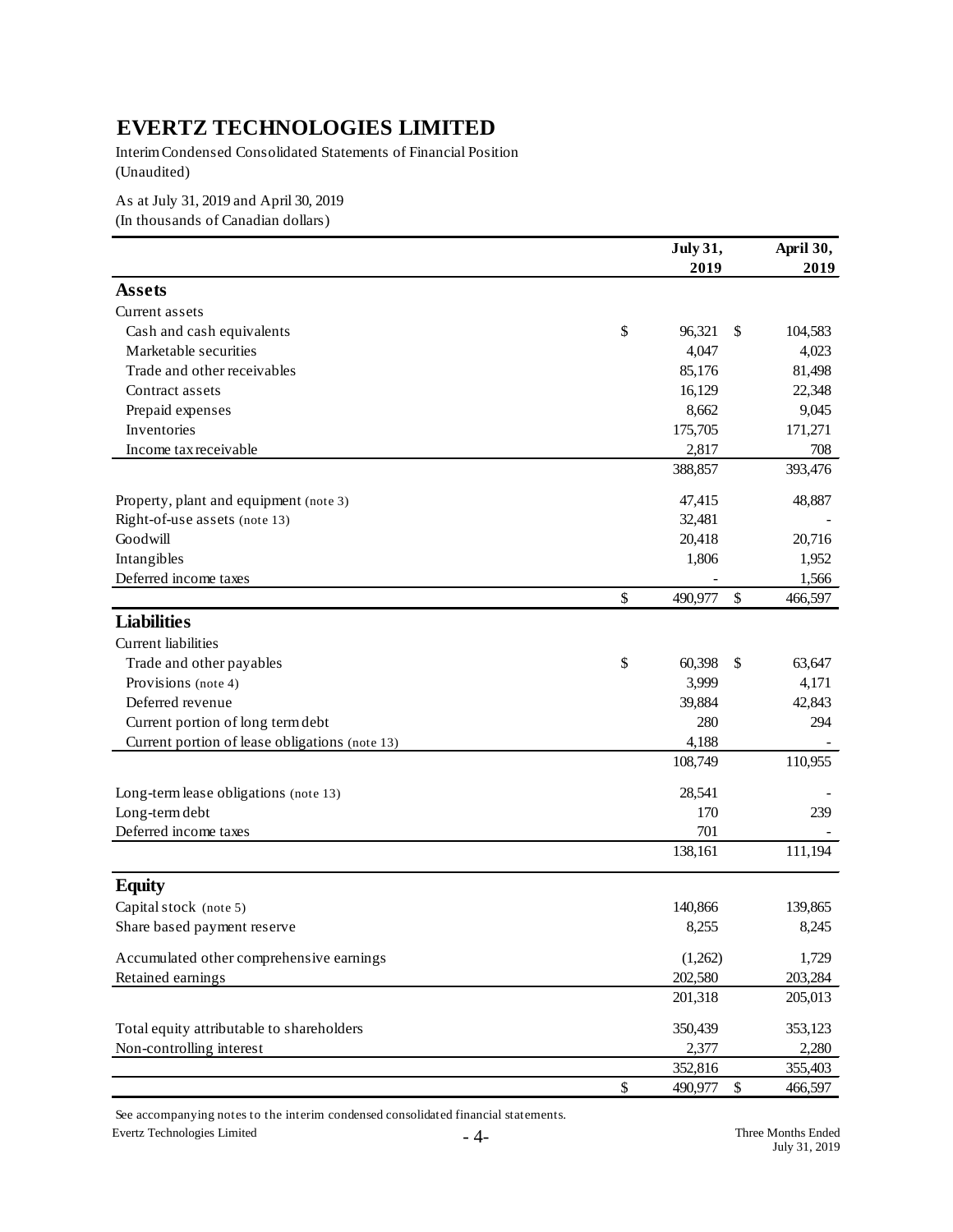Interim Condensed Consolidated Statements of Changes in Equity (Unaudited)

Three month periods ended July 31, 2019 and 2018 (In thousands of Canadian dollars)

|                                             |                                |                                   |               | Accumulated   |           |               | Total           |     |             |              |
|---------------------------------------------|--------------------------------|-----------------------------------|---------------|---------------|-----------|---------------|-----------------|-----|-------------|--------------|
|                                             |                                | Share-based                       |               | other         |           |               | equity          |     | Non-        |              |
|                                             | Capital                        | payment                           |               | comprehensive | Retained  |               | attributable to |     | controlling | Total        |
|                                             | stock                          | reserve                           |               | earnings      | earnings  |               | shareholders    |     | interest    | Equity       |
| Balance at April 30, 2018                   | \$138,675                      | \$<br>7,885                       | \$            | 2,149         | \$180,518 | \$            | 329,227         | \$  | 2,056       | \$331,283    |
|                                             |                                |                                   |               |               |           |               |                 |     |             |              |
| Net earnings for the period                 |                                |                                   |               |               | 17,273    |               | 17,273          |     | 88          | 17,361       |
| Foreign currency translation                |                                |                                   |               |               |           |               |                 |     |             |              |
| adjustment                                  | ۰                              | ۰                                 |               | (1,107)       |           |               | (1,107)         |     | (18)        | (1, 125)     |
| Total comprehensive earnings for the period | \$<br>$\sim$                   | \$<br>$\mathcal{L}^{\pm}$         | $\mathcal{S}$ | $(1,107)$ \$  | 17,273    | $\mathcal{S}$ | 16,166          | \$. | 70          | \$<br>16,236 |
| Dividends declared                          |                                | $\overline{\phantom{a}}$          |               |               | (13,770)  |               | (13,770)        |     |             | (13,770)     |
| Impact of change in accounting policy       |                                |                                   |               |               | (21)      |               | (21)            |     |             | (21)         |
| Share based compensation expense            |                                | 80                                |               |               |           |               | 80              |     |             | 80           |
| Exercise of employee stock options          | 252                            |                                   |               |               |           |               | 252             |     |             | 252          |
| Transfer on stock option exercise           | 49                             | (49)                              |               |               |           |               |                 |     |             |              |
| Balance at July 31, 2018                    | \$138,976                      | \$<br>7,916                       | \$            | 1.042         | \$184,000 | \$            | 331.934         | \$  | 2.126       | \$334,060    |
| Balance at April 30, 2019                   | \$139,865                      | \$<br>8,245                       | \$            | 1,729         | \$203,284 | \$            | 353,123         | \$  | 2,280       | \$355,403    |
|                                             |                                |                                   |               |               |           |               |                 |     |             |              |
| Net earnings for the period                 |                                |                                   |               |               | 13,077    |               | 13,077          |     | 130         | 13,207       |
| Foreign currency translation                |                                |                                   |               |               |           |               |                 |     |             |              |
| adjustment                                  |                                |                                   |               | (2,991)       |           |               | (2,991)         |     | (33)        | (3,024)      |
| Total comprehensive earnings for the period | \$<br>$\overline{\phantom{0}}$ | \$<br>$\mathcal{L}_{\mathcal{A}}$ | \$            | $(2,991)$ \$  | 13,077    | $\mathcal{S}$ | 10,086          | \$. | 97          | \$<br>10,183 |
| Dividends declared                          |                                |                                   |               |               | (13,781)  |               | (13,781)        |     |             | (13,781)     |
| Share based compensation expense            |                                | 80                                |               |               |           |               | 80              |     |             | 80           |
| Exercise of employee stock options          | 931                            |                                   |               |               |           |               | 931             |     |             | 931          |
| Transfer on stock option exercise           | 70                             | (70)                              |               |               |           |               |                 |     |             |              |
| Balance at July 31, 2019                    | \$140,866                      | \$<br>8,255                       | \$            | (1.262)       | \$202.580 | \$            | 350.439         | \$  | 2.377       | \$352.816    |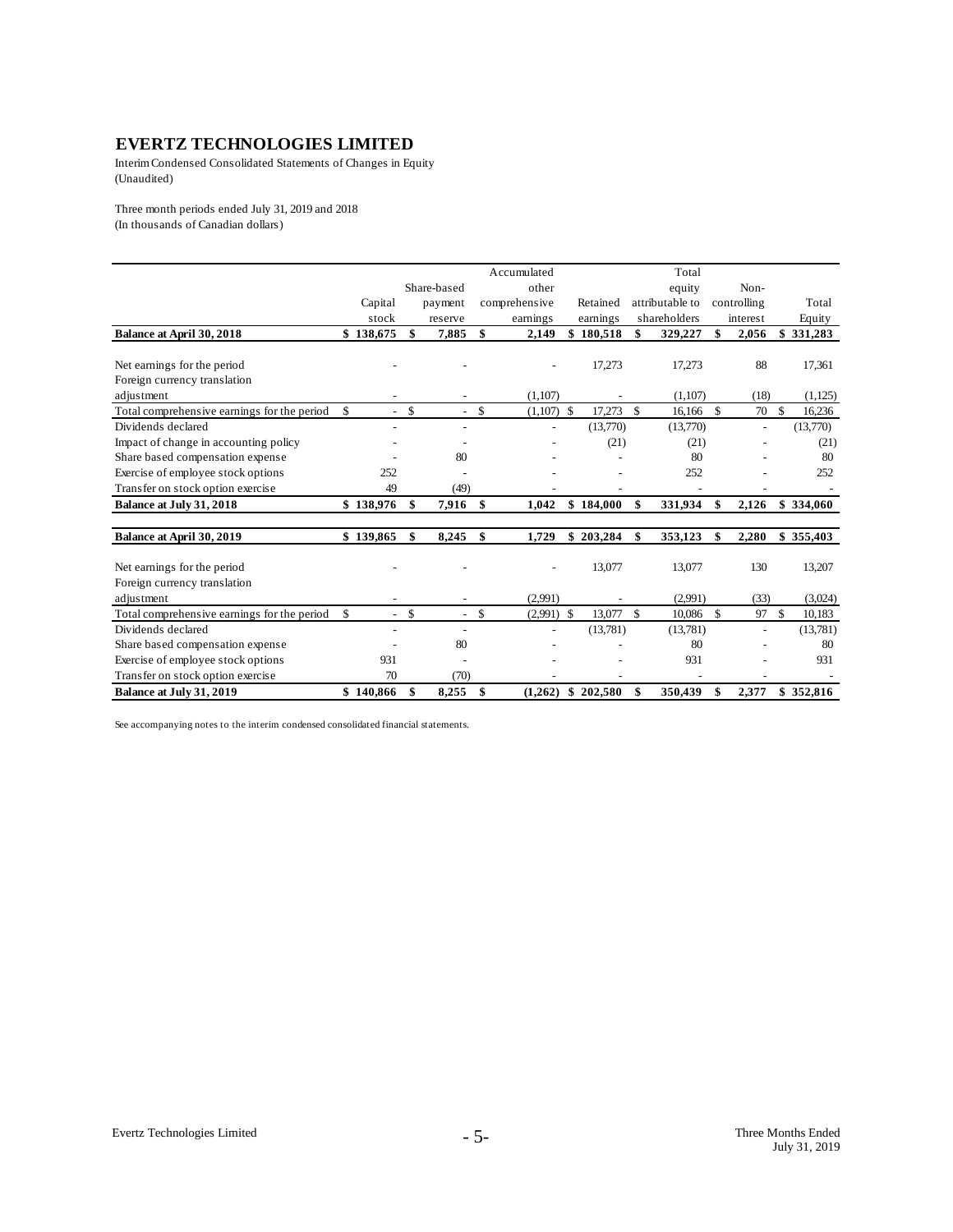Interim Condensed Consolidated Statements of Earnings (Unaudited)

Three month periods ended July 31, 2019 and 2018

(In thousands of Canadian dollars, except per share amounts)

|                                                       | Three months  | Three months  |
|-------------------------------------------------------|---------------|---------------|
|                                                       | July 31, 2019 | July 31, 2018 |
| Revenue (note 9 and 10)                               | \$<br>103,411 | \$<br>103,089 |
| Cost of goods sold                                    | 44,259        | 44,311        |
| Gross margin                                          | 59,152        | 58,778        |
| Expenses                                              |               |               |
| Selling, administrative and general (note 6)          | 18,955        | 17,244        |
| Research and development                              | 22,694        | 21,320        |
| Investment tax credits                                | (2,003)       | (2,003)       |
| Foreign exchange loss (gain)                          | 1,777         | (1,072)       |
|                                                       | 41,423        | 35,489        |
|                                                       | 17,729        | 23,289        |
| Finance income                                        | 451           | 359           |
| Finance costs                                         | (463)         | (426)         |
| Other income and expenses                             | 41            | 135           |
| Earnings before income taxes                          | 17,758        | 23,357        |
| Provision for income taxes                            |               |               |
| Current                                               | 3,567         | 5,618         |
| Deferred                                              | 984           | 378           |
|                                                       | 4,551         | 5,996         |
| Net earnings for the period                           | 13,207        | 17,361        |
| Net earnings attributable to non-controlling interest | 130           | 88            |
| Net earnings attributable to shareholders             | 13,077        | 17,273        |
| Net earnings for the period                           | \$<br>13,207  | \$<br>17,361  |
| Earnings per share (note 12)                          |               |               |
| Basic                                                 | \$<br>0.17    | \$<br>0.23    |
| Diluted                                               | \$<br>0.17    | \$<br>0.23    |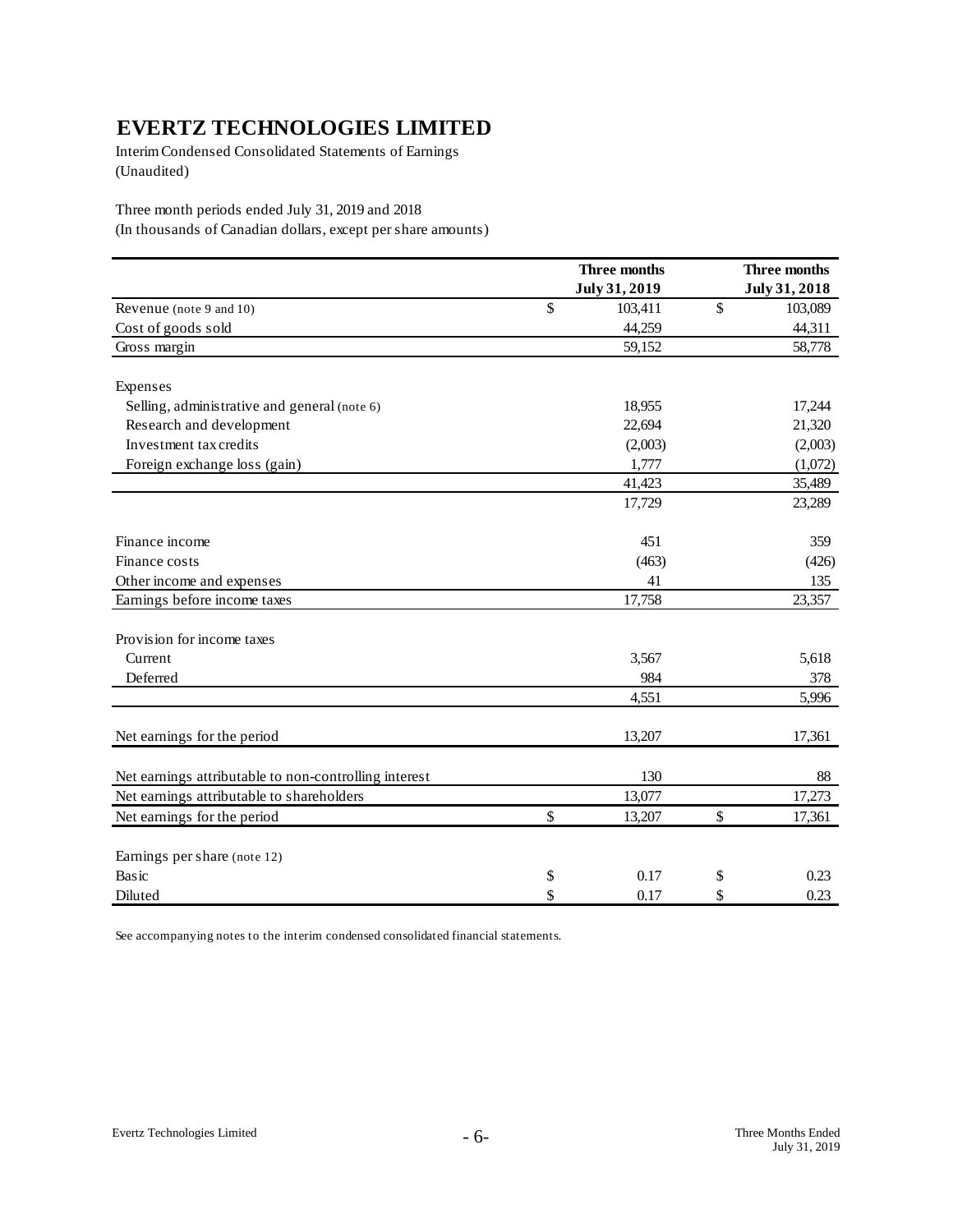Interim Condensed Consolidated Statements of Comprehensive Earnings (Unaudited)

Three months ended July 31, 2019 and 2018 (In thousands of Canadian dollars)

|                                                                 |          | Three months ended | Three months ended |
|-----------------------------------------------------------------|----------|--------------------|--------------------|
|                                                                 |          | July 31, 2019      | July 31, 2018      |
| Net earnings for the period                                     | \$       | 13,207             | \$<br>17,361       |
| Items that may be reclassified to net earnings:                 |          |                    |                    |
| Foreign currency translation adjustment                         |          | (3,024)            | (1,125)            |
|                                                                 |          |                    |                    |
| Comprehensive earnings                                          |          | 10,183             | 16,236             |
|                                                                 |          |                    |                    |
| Comprehensive earnings attributable to non-controlling interest | <b>S</b> | 97                 | 70                 |
| Comprehensive earnings attributable to shareholders             |          | 10.086             | 16,166             |
| Comprehensive earnings                                          |          | 10.183             | 16,236             |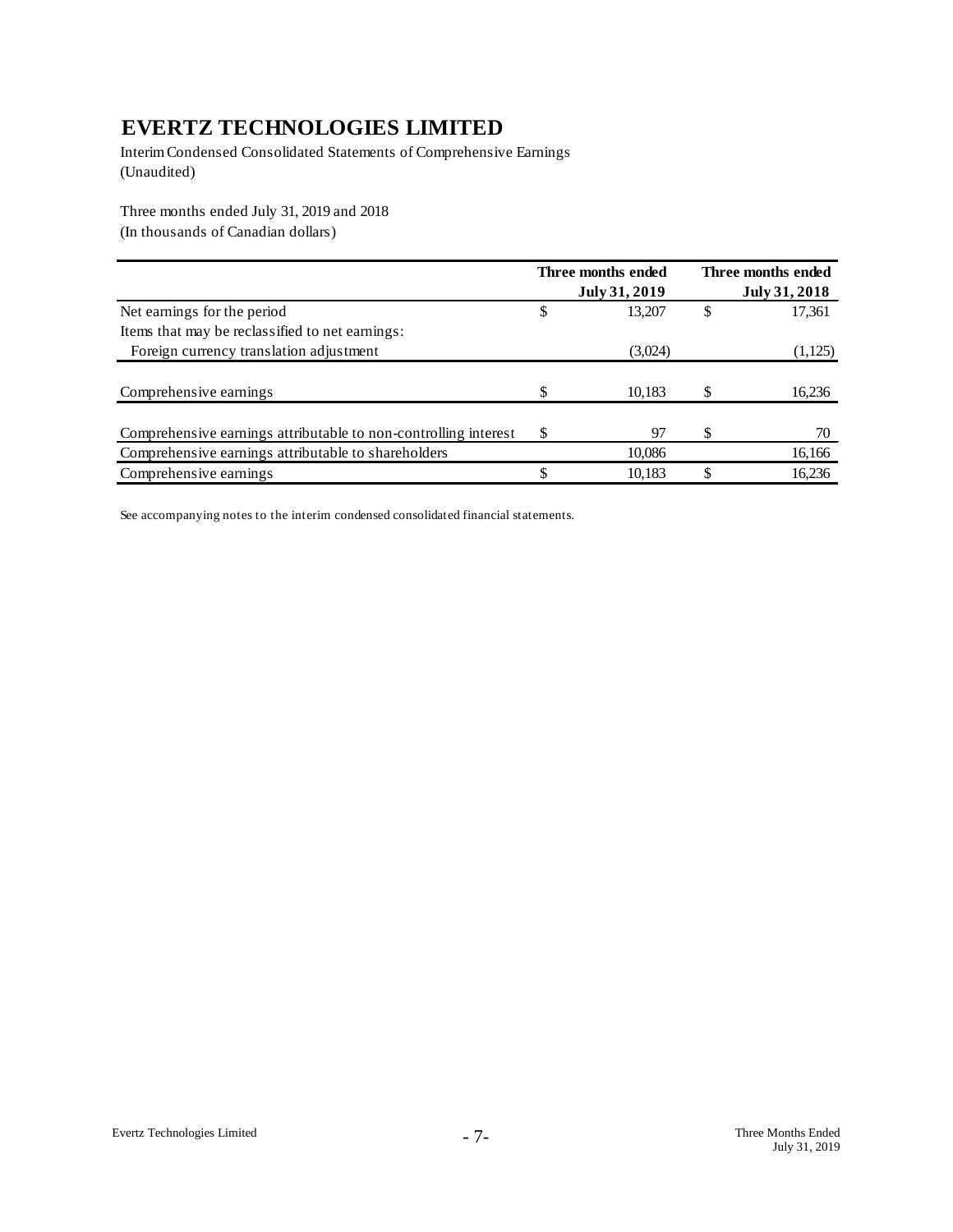Interim Condensed Consolidated Statements of Cash Flows (Unaudited)

Three months ended July 31, 2019 and 2018 (In thousands of Canadian dollars)

|                                                         | Three months ended<br>July 31, 2019 | Three months ended<br>July 31, 2018 |
|---------------------------------------------------------|-------------------------------------|-------------------------------------|
| Operating activities                                    |                                     |                                     |
| Net earnings for the period                             | \$<br>13,207                        | \$<br>17,361                        |
| Add: Items not involving cash                           |                                     |                                     |
| Depreciation of property, plant and equipment           | 2,597                               | 2,663                               |
| Amortization of right-of-use assets (note 13)           | 1,286                               |                                     |
| Amortization of intangibles                             | 102                                 |                                     |
| Gain on disposal of property, plant and equipment       | (56)                                | (53)                                |
| Unrealized gain on marketable securities                | (24)                                | (103)                               |
| Share based compensation (note 8)                       | 80                                  | 80                                  |
| Interest expense                                        | 332                                 | 3                                   |
| Deferred income tax expense                             | 984                                 | 378                                 |
|                                                         | 18,508                              | 20,329                              |
| Current tax expenses, net of investment tax credits     | 1,564                               | 3,615                               |
| Income taxes paid                                       | (3,230)                             | (2,467)                             |
| Changes in non-cash working capital items (note 7)      | (8,946)                             | 2,760                               |
| Cash provided by operating activities                   | 7,896                               | 24,237                              |
| Investing activities                                    |                                     |                                     |
| Acquisition of property, plant and equipment            | (1,660)                             | (2,266)                             |
| Proceeds from disposal of property, plant and equipment | 60                                  | 106                                 |
| Acquisition of marketable securities                    |                                     | (10, 839)                           |
| Cash used in investing activites                        | (1,600)                             | (12,999)                            |
| Financing activities                                    |                                     |                                     |
| Repayment of long-term debt                             | (70)                                | 35                                  |
| Interest paid                                           | (332)                               | (3)                                 |
| Principle payment of lease liabilities                  | (1,035)                             |                                     |
| Dividends paid                                          | (13,781)                            | (13,770)                            |
| Capital stock issued                                    | 931                                 | 252                                 |
| Cash used in financing activities                       | (14, 287)                           | (13, 486)                           |
| Effect of exchange rates on cash and cash equivalents   | (271)                               | (216)                               |
| Decrease in cash and cash equivalents                   | (8,262)                             | (2,464)                             |
| Cash and cash equivalents beginning of period           | 104,583                             | 94,184                              |
| Cash and cash equivalents end of period                 | \$<br>96,321                        | \$<br>91,720                        |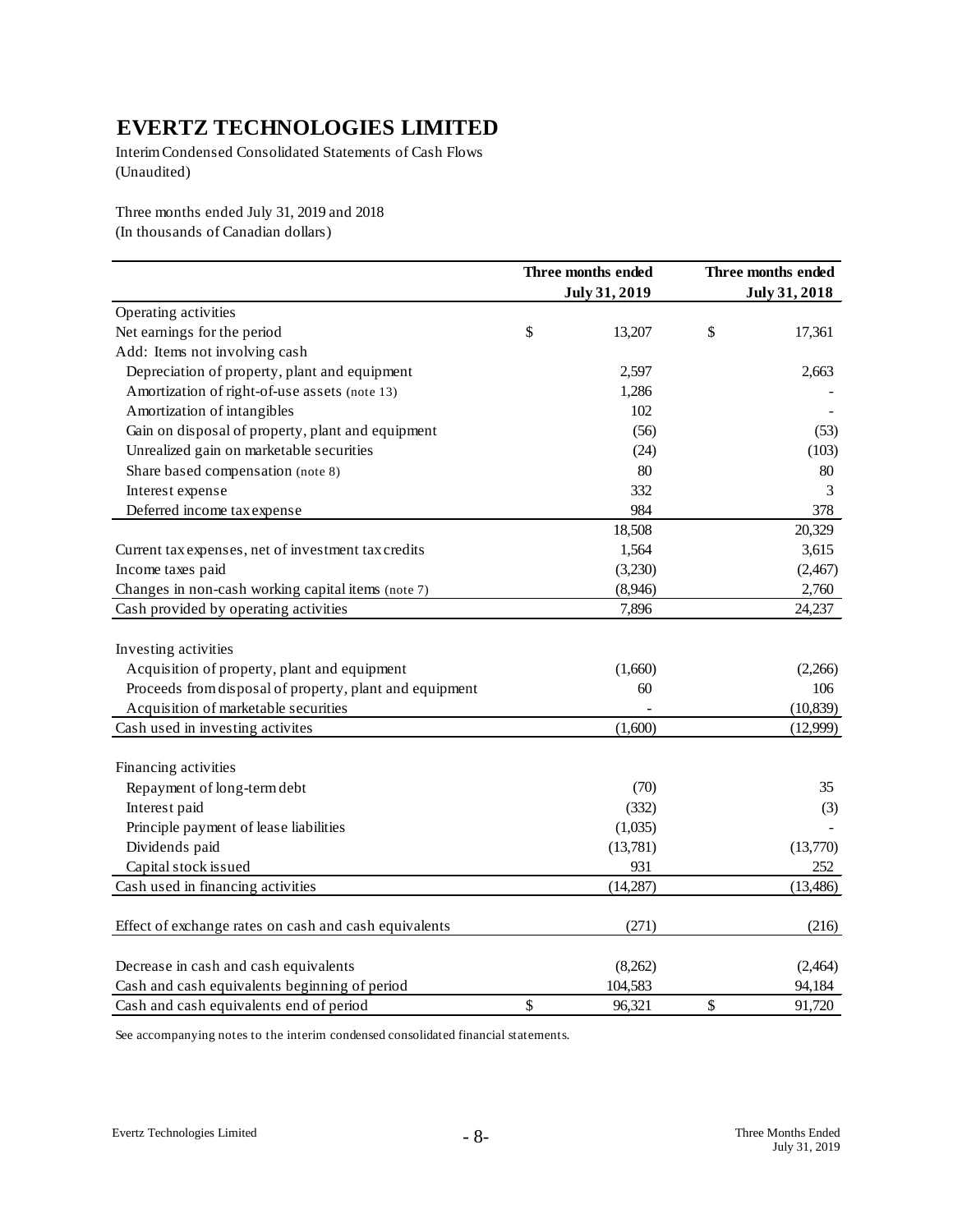### **NOTES TO THE INTERIM CONDENSED CONSOLIDATED FINANCIAL STATEMENTS**

Three months ended July 31, 2019 and 2018

(in thousands of Canadian dollars, except for "number of common shares", "number of options" and "per share" information)

Evertz Technologies Limited ("Evertz" or the "Company") is incorporated under the *Canada Business Corporations Act*. The Company is incorporated and domiciled in Canada and the registered head office is located at 5292 John Lucas Drive, Burlington, Ontario, Canada. The Company is a leading supplier of software, equipment and technology solutions to content creators, broadcasters, specialty channels and television service providers. The Company designs, manufactures and distributes video and audio infrastructure solutions for the production, post– production, broadcast and telecommunications markets.

### **1. STATEMENT OF COMPLIANCE**

These interim condensed consolidated financial statements have been prepared in accordance with International Financial Reporting Standards ("IFRS") as issued by the International Accounting Standards Board ("IASB") and under International Accounting Standard ("IAS") 34 "Interim Financial Reporting" using the same accounting policies as described in the Company's consolidated financial statements for the year ended April 30, 2019, except for new accounting policies that were adopted on May 1, 2019 as described in Note 2.

These interim condensed consolidated financial statements do not include all information and note disclosures required by IFRS for annual financial statements, and therefore; should be read in conjunction with the April 30, 2019 annual consolidated financial statements.

These interim condensed consolidated financial statements were authorized for issue by the Board of Directors on September 5, 2019.

# **2. SIGNIFICANT ACCOUNTING POLICIES**

#### **Changes in Accounting Policies**

IFRS 16, *Leases* ("IFRS 16") was issued by the IASB in January 2016 to replace IAS 17, *Leases* and *IFRIC 4, Determining whether an arrangement contains a lease.* IFRS 16 introduced a single accounting model for lessees to bring leases on-balance sheet, while leaving lessor accounting largely unchanged. The Company adopted IFRS 16 on May 1, 2019 using the modified retrospective approach and therefore the comparative information has not been restated and continues to be reported under IAS 17 *Leases* and IFRIC 4 *Determining whether an arrangement contains a lease.* The impact resulting from adoption of IFRS 16 is disclosed in Note 13.

#### **3. PROPERTY, PLANT AND EQUIPMENT**

|                                     |         |   | July 31, 2019       | April 30, 2019 |   |             |    |                     |    |          |
|-------------------------------------|---------|---|---------------------|----------------|---|-------------|----|---------------------|----|----------|
|                                     |         |   | <b>Accumulated</b>  | Carrving       |   | Accumulated |    |                     |    | Carrying |
|                                     | Cost    |   | <b>Depreciation</b> | Amount         |   | Cost        |    | <b>Depreciation</b> |    | Amount   |
| Office furniture and equipment<br>D | 4.113   | S | 2,528               | \$<br>1,585    | S | 4,252       | \$ | 2,586               | \$ | 1,666    |
| Research and development equipment  | 34,749  |   | 22,515              | 12,234         |   | 34,549      |    | 22,029              |    | 12,520   |
| Airplanes                           | 11,525  |   | 8.137               | 3,388          |   | 11,348      |    | 7.992               |    | 3,356    |
| Machinery and equipment             | 65,193  |   | 49,335              | 15,858         |   | 64,858      |    | 48,266              |    | 16,592   |
| Leaseholds                          | 8,829   |   | 5,192               | 3,637          |   | 8.770       |    | 5,078               |    | 3,692    |
| Land                                | 2.314   |   |                     | 2,314          |   | 2.379       |    |                     |    | 2,379    |
| <b>Buildings</b>                    | 11,168  |   | 2.769               | 8,399          |   | 11,488      |    | 2.806               |    | 8,682    |
| \$                                  | 137.891 |   | 90.476              | 47.415         |   | 137.644     | \$ | 88,757              |    | 48,887   |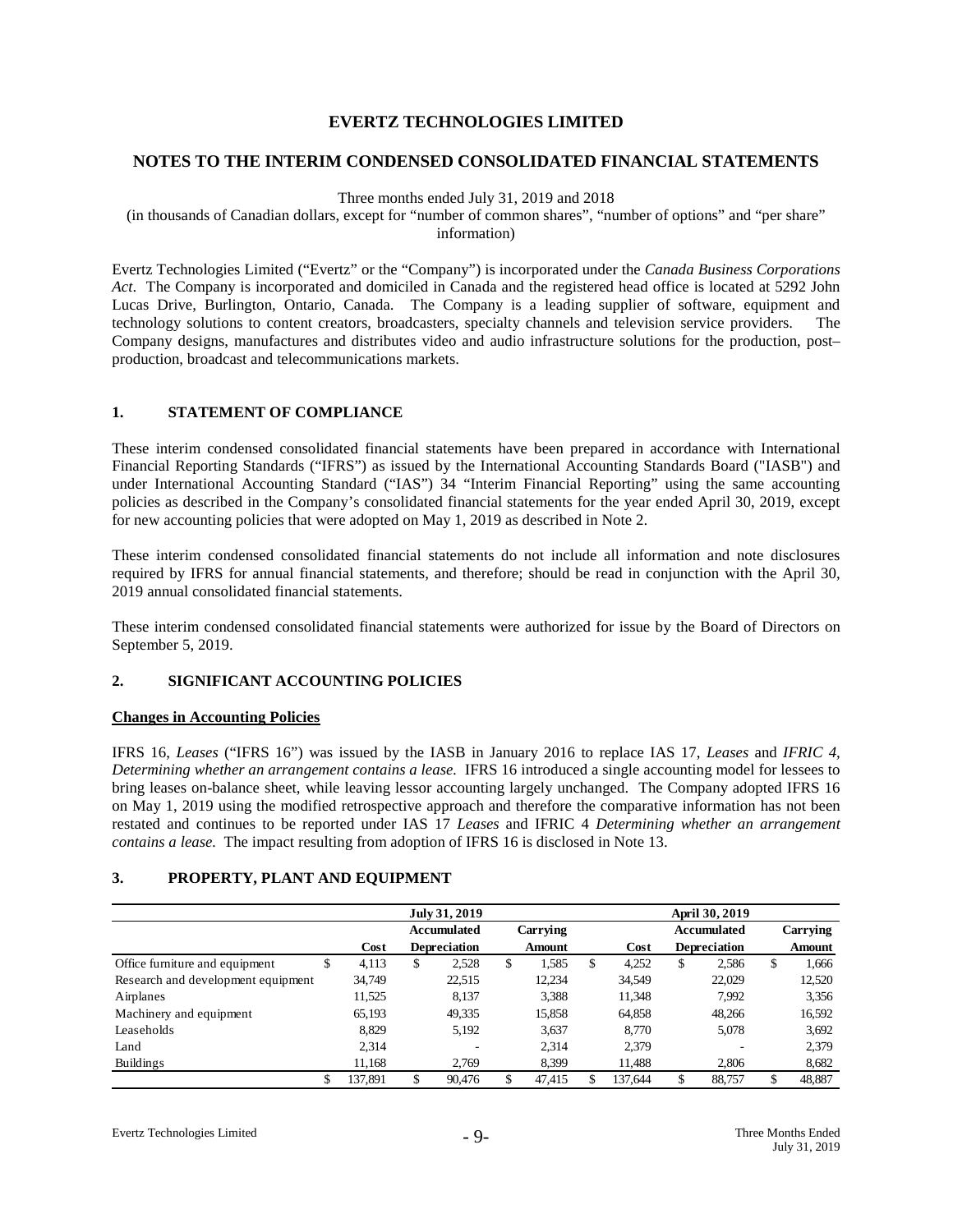# **4. PROVISIONS**

|                              | Warranty and | Lease/Retirement |       |
|------------------------------|--------------|------------------|-------|
|                              | Returns      | Obligations      | Total |
| Balance as at April 30, 2019 | 3.629        | 542              | 4,171 |
| Net additions                | (111)        | 26               | (85)  |
| Foreign exchange differences | (50)         | (37)             | (87)  |
| Balance as at July 31, 2019  | 3.468        | 531              | 3.999 |

#### *Warranty and Returns*

The provision relates to estimated future costs associated with standard warranty repairs and returns on hardware solutions. The provision is based on historical data associated with similar products. The warranty and returns are expected to be incurred within the next twelve months.

### *Lease/Retirement Obligations*

The provision relates to estimated restoration costs expected to be incurred upon the conclusion of Company leases.

# **5. CAPITAL STOCK**

Authorized capital stock consists of: Unlimited number of preferred shares Unlimited number of common shares

|                                            | Number of |  |         |  |
|--------------------------------------------|-----------|--|---------|--|
| Common Shares                              |           |  |         |  |
| 76,545,246<br>Balance as at April 30, 2019 |           |  | 139,865 |  |
| Issued on exercise of stock options        | 60,000    |  | 70      |  |
| Transferred on stock option exercise       |           |  | 931     |  |
| Balance as at July 31, 2019<br>76,605,246  |           |  | 140,866 |  |

*Dividends Per Share*

During the quarter, \$0.18 in dividends per share was declared (2019 - \$0.18).

# **6. SELLING, ADMINISTRATIVE AND GENERAL EXPENSES**

|                                           |   | Three month period ended<br>July 31, 2019 | Three month period ended<br><b>July 31, 2018</b> |
|-------------------------------------------|---|-------------------------------------------|--------------------------------------------------|
| Selling and administrative                | Φ | 16,330                                    | 15,905                                           |
| General:                                  |   |                                           |                                                  |
| Share based compensation                  |   | 1,731                                     | 601                                              |
| Amortization of intangibles               |   | 102                                       |                                                  |
| Depreciation - selling and administration |   | 792                                       | 738                                              |
|                                           |   | 18.955                                    | 17,244                                           |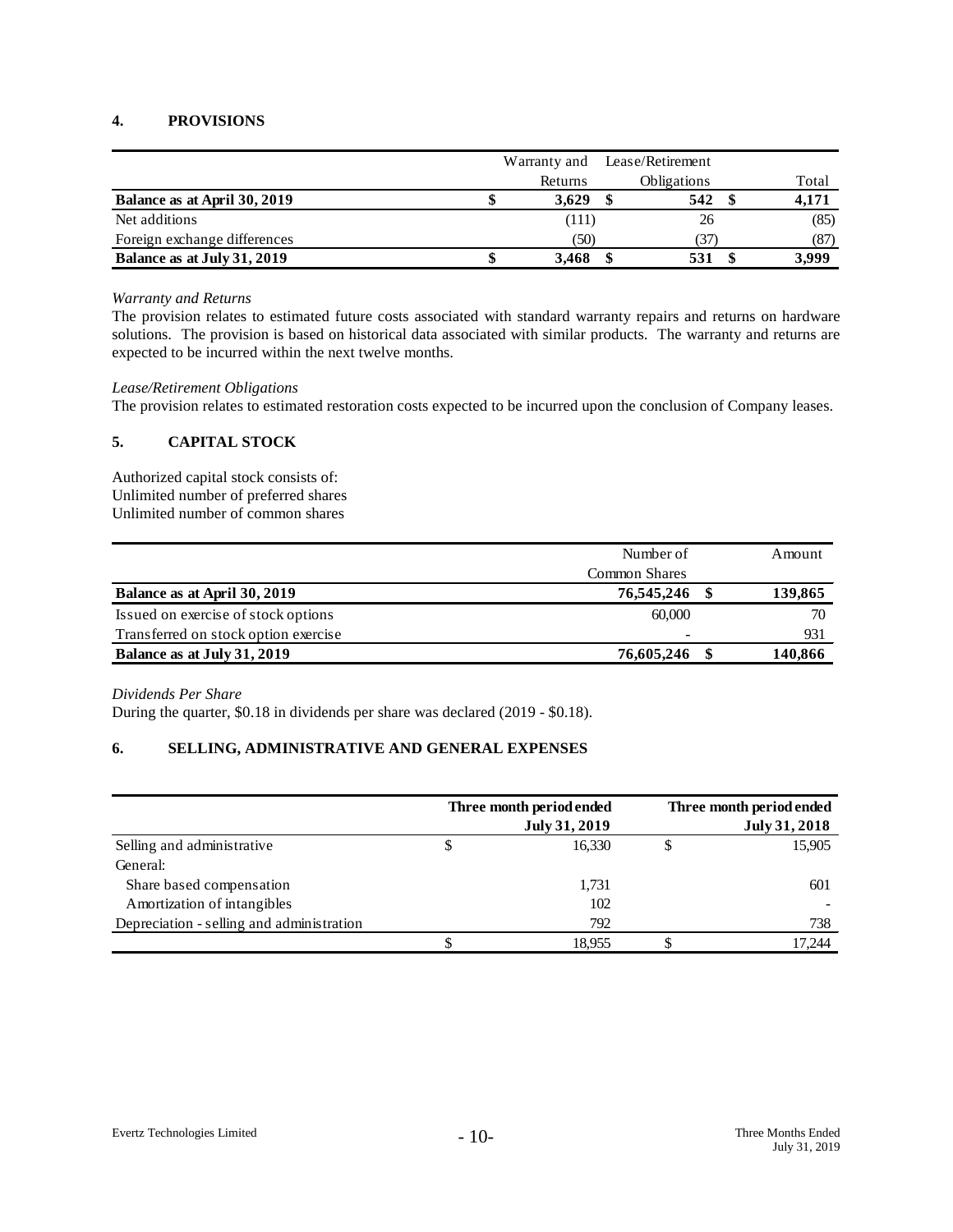# **7. STATEMENT OF CASH FLOWS**

#### **Changes in non**–**cash working capital items**

|                             | Three month period ended<br>July 31, 2019 |   | Three month period ended<br>July 31, 2018 |
|-----------------------------|-------------------------------------------|---|-------------------------------------------|
| Trade and other receivables | \$<br>(5,137)                             | J | (10, 633)                                 |
| Contract assets             | 6,219                                     |   | 5,814                                     |
| Inventories                 | (5,222)                                   |   | 640                                       |
| Prepaid expenses            | 118                                       |   | (1,418)                                   |
| Trade and other payables    | (1,793)                                   |   | 8,950                                     |
| Deferred revenue            | (2,959)                                   |   | (642)                                     |
| Provisions                  | (172)                                     |   | 49                                        |
|                             | (8,946)                                   |   | 2,760                                     |

# **8. SHARE BASED PAYMENTS**

#### *Stock Option Plan*

The Company established, in June 2006, a stock option plan to attract, retain, motivate and compensate employees, officers and eligible directors who are integral to the growth and success of the Company. A number of shares equal to 10% of the Company's outstanding common shares are to be reserved for issuance under the stock option plan.

The Board of Directors administers the stock option plan and will determine the terms of any options granted. The exercise price of an option is to be set by the Board of Directors at the time of grant but shall not be lower than the market price as defined in the option plan at the time of grant. The term of the option cannot exceed 10 years. Stock options currently granted normally fully vest and expire by the end of the fifth year.

The changes in the number of outstanding share options are as follows:

|                              | Number of<br>Options |   | Weighted<br>Average |
|------------------------------|----------------------|---|---------------------|
|                              |                      |   | Exercise Price      |
| Balance as at April 30, 2019 | 1,413,500            |   | 16.13               |
| Granted                      | 65,000               |   | 17.65               |
| Exercised                    | (60,000)             |   | 15.52               |
| Forfeited                    | (45,500)             |   | 15.76               |
| Expired                      | (10,000)             |   | 17.19               |
| Balance as at July 31, 2019  | 1,363,000            | D | 16.23               |

Stock options outstanding as at July 31, 2019 are:

| <b>Exercise Price</b> | <b>Weighted Average</b><br><b>Exercise Price</b> |       | Number of<br>Outstanding | <b>Weighted Average</b><br>Remaining | Number of<br><b>Options</b> |    | <b>Weighted Average</b><br><b>Exercise Price of</b> |  |
|-----------------------|--------------------------------------------------|-------|--------------------------|--------------------------------------|-----------------------------|----|-----------------------------------------------------|--|
|                       |                                                  |       | <b>Options</b>           | Contractual Life                     | Exercisable                 |    | <b>Exercisable Options</b>                          |  |
| $$15.20 - $15.37$     |                                                  | 15.36 | 327,000                  | 0.9                                  | 244,000                     | S  | 15.36                                               |  |
| $$15.61 - $15.80$     |                                                  | 15.69 | 463,000                  | 4.5                                  | ٠                           | S  | $\overline{\phantom{0}}$                            |  |
| $$16.08 - $17.38$     |                                                  | 16.72 | 295,000                  | 3.3                                  | ٠                           | S  | $\overline{\phantom{0}}$                            |  |
| $$17.39 - $18.63$     |                                                  | 17.63 | 278,000                  | 2.8                                  | 79.600                      | S  | 17.80                                               |  |
| Totals                |                                                  | 16.23 | 1.363.000                | 3.0                                  | 323,600                     | \$ | 15.96                                               |  |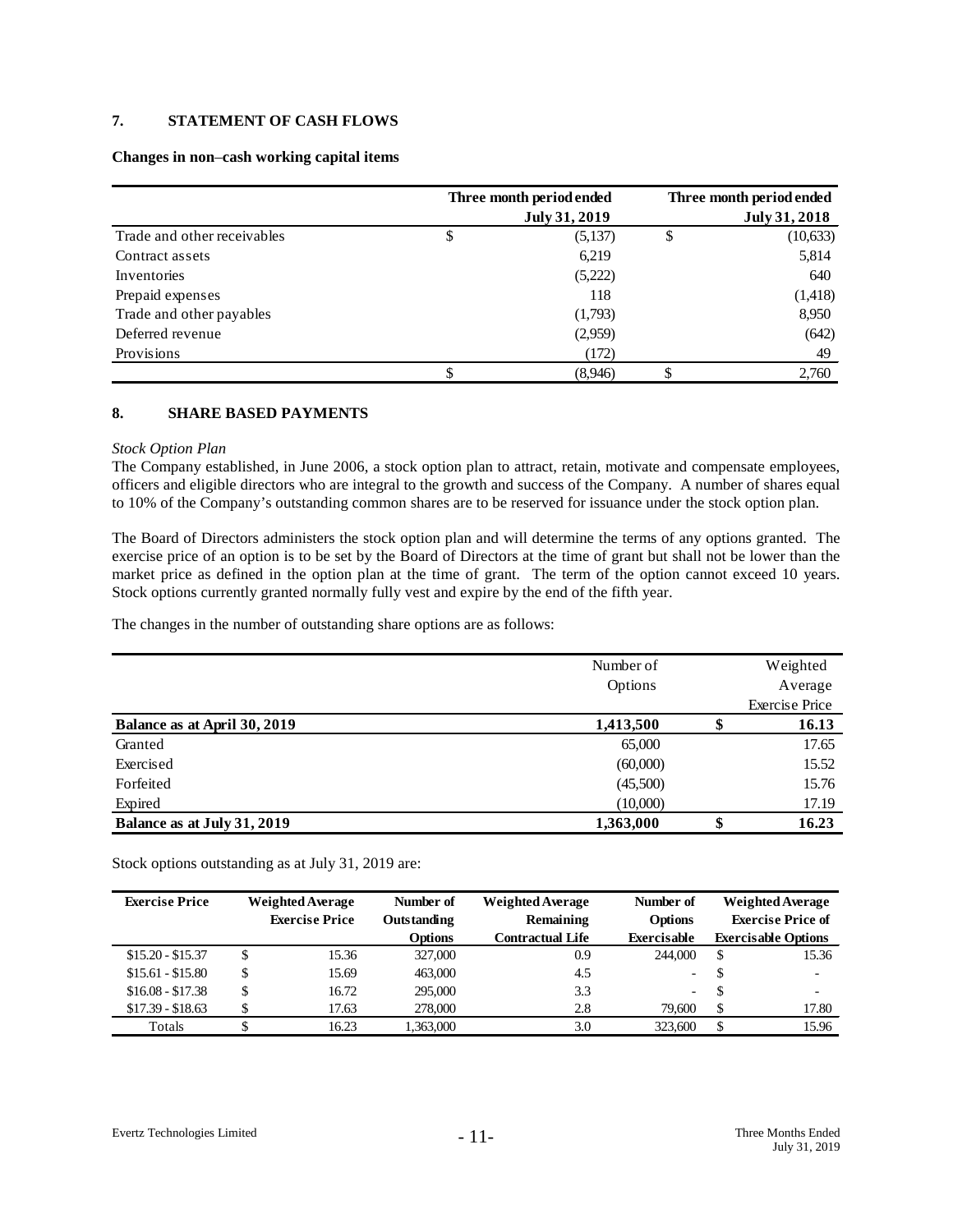#### *Note #8 continued …*

#### *Restricted Share Unit Plan*

The Company established, in March 2016, a restricted share unit ("RSU") plan to provide an incentive to participants; including key executives of the Company, by rewarding such participants with equity-based compensation. Under the terms of the plan, RSU's are issued to the participant with a vesting period of three years. On the vesting date, all RSU's will be redeemed in cash at the fair market value at the date of vest plus any accrued dividends. The changes in the number of outstanding RSUs are as follows:

|                              | Number of   |
|------------------------------|-------------|
|                              | <b>RSUs</b> |
| Balance as at April 30, 2019 | 812,500     |
| Granted                      | 110,500     |
| Exercised                    | (301,000)   |
| Balance as at July 31, 2019  | 622,000     |

As at July 31, 2019, the average remaining contractual life for outstanding RSUs is 2.37 years (2018 –1.1 years).

#### **Compensation expense**

#### *Stock Option Plan*

The share based compensation expense that has been charged against earnings over the three month period is \$80 (2018 - \$80). Compensation expense on grants during the period was calculated using the Black-Scholes option pricing model with the following weighted average assumptions:

|                                                   | July 31, 2019 |
|---------------------------------------------------|---------------|
| Risk-free interest rate                           | 1.33%         |
| Dividend yield                                    | 4.08%         |
| Expected life                                     | 5.0 years     |
| Expected volatility                               | 14%           |
| Weighted average grant-date fair value:           |               |
| Where the exercise price equaled the market price | \$1.06        |

Expected volatility is based on historical share price volatility over the past five years of the Company. Share based compensation expense was calculated using a weighted average forfeiture rate of 18% (2018 – 21%).

#### *Restricted Share Unit Plan*

The share based compensation expense that has been charged against earnings over the three month period is \$1,651 (2018 - \$521). Share based compensation expense was calculated using a weighted average forfeiture rate of 8% (2018 - 5%). As at July 31, 2019, the total liability included within trade and other payables is \$2,608 (2018 - \$8,056).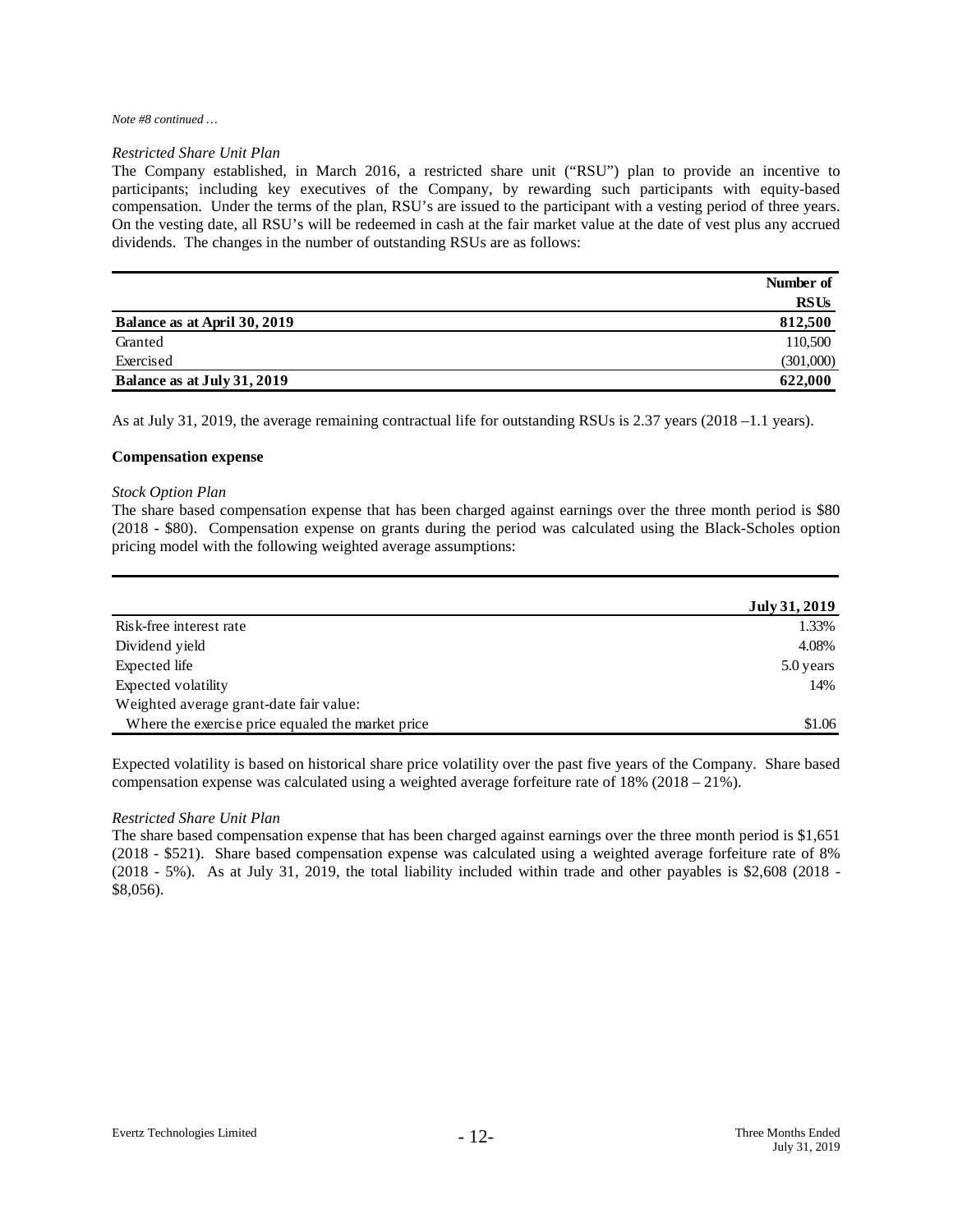# **9. SEGMENTED INFORMATION**

The Company reviewed its operations and determined that it operates a single reportable segment, the television broadcast equipment market. The single reportable operating segment derives its revenues from the sale of hardware and software solutions including related services, training and commissioning.

|                      |   | Three month period ended | Three month period ended |               |  |  |
|----------------------|---|--------------------------|--------------------------|---------------|--|--|
| Revenue              |   | July 31, 2019            |                          | July 31, 2018 |  |  |
| <b>United States</b> | J | 71.243                   |                          | 69,935        |  |  |
| International        |   | 29.367                   |                          | 27,893        |  |  |
| Canada               |   | 2.801                    |                          | 5,261         |  |  |
|                      |   | 103.411                  |                          | 103,089       |  |  |

|                      | July 31, 2019                                     |        |   |                 |    |                          | April 30, 2019 |                                            |    |          |    |                          |  |
|----------------------|---------------------------------------------------|--------|---|-----------------|----|--------------------------|----------------|--------------------------------------------|----|----------|----|--------------------------|--|
|                      | <b>Property,</b><br><b>Plant</b> and<br>Equipment |        |   | <b>Goodwill</b> |    | <b>Intangible</b>        |                | Property,<br><b>Plant</b> and<br>Equipment |    | Goodwill |    | <b>Intangible</b>        |  |
|                      |                                                   |        |   |                 |    | <b>Assets</b><br>.806    |                |                                            |    |          |    | <b>Assets</b>            |  |
| <b>United States</b> | \$                                                | 5,638  | Ъ | 1,328           | \$ |                          | S              | 5,713                                      | \$ | 1.361    | \$ | 1,952                    |  |
| International        |                                                   | 11.019 |   | 17,507          |    | $\overline{\phantom{a}}$ |                | 11,590                                     |    | 17,772   |    | $\overline{\phantom{a}}$ |  |
| Canada               |                                                   | 30,758 |   | 1,583           |    |                          |                | 31,584                                     |    | 1,583    |    |                          |  |
|                      | \$                                                | 47.415 |   | 20.418          | J  | 1.806                    |                | 48.887                                     | \$ | 20.716   | Φ  | 1.952                    |  |

# **10. REVENUE**

|                                                | Three month period ended | Three month period ended |
|------------------------------------------------|--------------------------|--------------------------|
|                                                | July 31, 2019            | <b>July 31, 2018</b>     |
| Hardware, software including related services, | 91.092                   | 99,027                   |
| training and commissioning                     |                          |                          |
| Long term contract revenue                     | 12.319                   | 4,062                    |
|                                                | 103.411                  | 103,089                  |

# **11. RELATED PARTY TRANSACTIONS**

Balances and transactions between the Company and its subsidiaries, which are related parties of the Company, have been eliminated on consolidation and are not disclosed in this note. Details of transactions between the Company and other related parties are disclosed below.

# *Related Party Transactions*

Two shareholders each indirectly hold a 16% interest in the Company's leased premises in Ontario. This lease expires in 2029 with a total of \$10,381 committed over the remaining term. During the period, rent paid for the leased principal premises amounted to \$255 (2018 – \$221) with no outstanding amounts due as at July 31, 2019.

The Company also leases property where two shareholders indirectly own 100% interest. This lease expires in 2021 with a total of \$553 committed over the remaining term. During the period, rent paid for the leased principal premises amounted to \$66 (2018 – \$66) with no outstanding amounts due as at July 31, 2019.

On December 1, 2008 the Company entered into a property lease agreement where two shareholders each indirectly hold a 20% interest in the Company's leased premises in Ontario. This lease expires in 2028 with a total of \$8,366 committed over the remaining term. During the period, rent paid for the leased principal premises amounted to \$211 (2018 – \$209) with no outstanding amounts due as at July 31, 2019.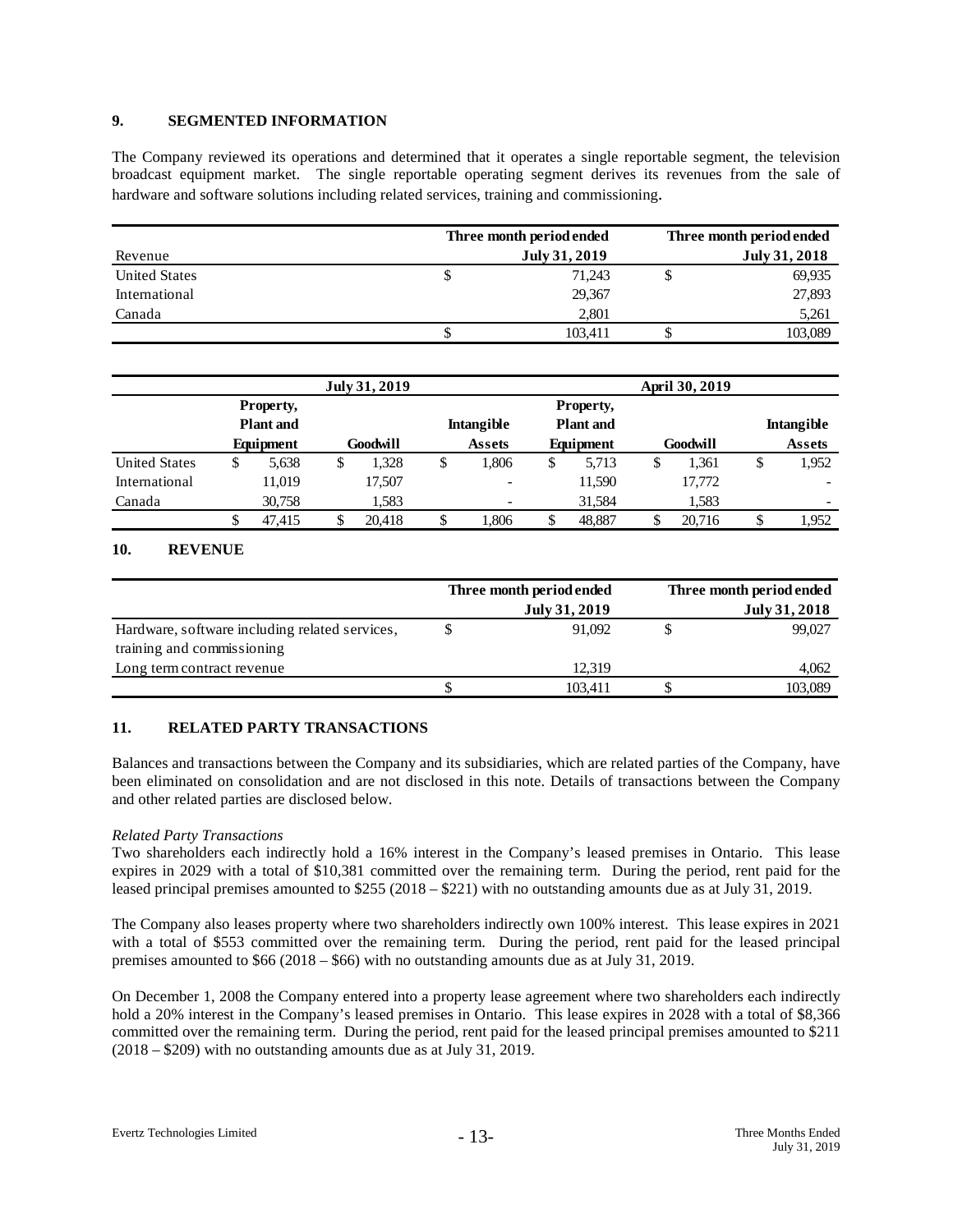#### *Note #11 continued …*

On May 1, 2009 the Company entered into a property lease agreement where two shareholders each indirectly hold a 35% interest. This lease expires in 2029 with a total of \$5,308 committed over the remaining term. During the period, rent paid for the leased principal premises amounted to \$127 (2018 – \$121) with no outstanding amounts due as at April 30, 2019.

The Company also leases a property where two shareholders indirectly own 100% interest. The lease expires in 2023 with a total of \$521 committed over the remaining term. During the period, rent paid for the leased principal premises amounted to \$38 (2018 – \$35) with no outstanding amounts due as at April 30, 2019.

On May 1, 2016 the Company entered into a property lease agreement where two shareholders each hold a 46.6% interest. This lease expires in 2026 with a total of \$6,885 committed over the remaining term. During the period, rent paid for the leased principal premises amounted to \$245 (2018 – \$245) with no outstanding amounts due as at April 30, 2019.

On August 1, 2016 the Company entered into a property lease agreement where two shareholders indirectly own 100% interest. This lease expires in 2026 with a total of \$1,894 committed over the remaining term. During the period, rent paid for the leased principal premises amounted to \$63 (2018 – \$61) with no outstanding amounts due as at April 30, 2019.

These transactions were in the normal course of business and recorded at an exchange value established and agreed upon by related parties.

# **12. EARNINGS PER SHARE**

|                                            | Three month period ended<br>July 31, 2019 | Three month period ended<br>July 31, 2018 |
|--------------------------------------------|-------------------------------------------|-------------------------------------------|
| Weighted average common shares outstanding | 76,558,898                                | 76,488,876                                |
| Dilutive effect of stock options           | 114.269                                   | 25,632                                    |
| Diluted weighted average common shares     |                                           |                                           |
| outstanding                                | 76,673,167                                | 76,514,508                                |

The weighted average number of diluted common shares excludes 47,500 options because they were anti-dilutive during the period  $(2018 - 1,832,000)$ .

# **13. EXPLANATION OF ADOPTION OF IFRS 16, LEASES**

IFRS 16, *Leases* ("IFRS 16") was issued by the IASB in January 2016 to replace IAS 17, *Leases* and *IFRIC 4, Determining whether an arrangement contains a lease.* IFRS 16 introduced a single accounting model for lessees to bring leases on-balance sheet, while leaving lessor accounting largely unchanged. The details of the primary changes on adoption of IFRS 16 are set out below.

A lessee is now required to recognize, on its statement of financial position, a right-of-use asset, representing its right to use the underlying leased asset, and a lease liability, representing its obligation to make lease payments.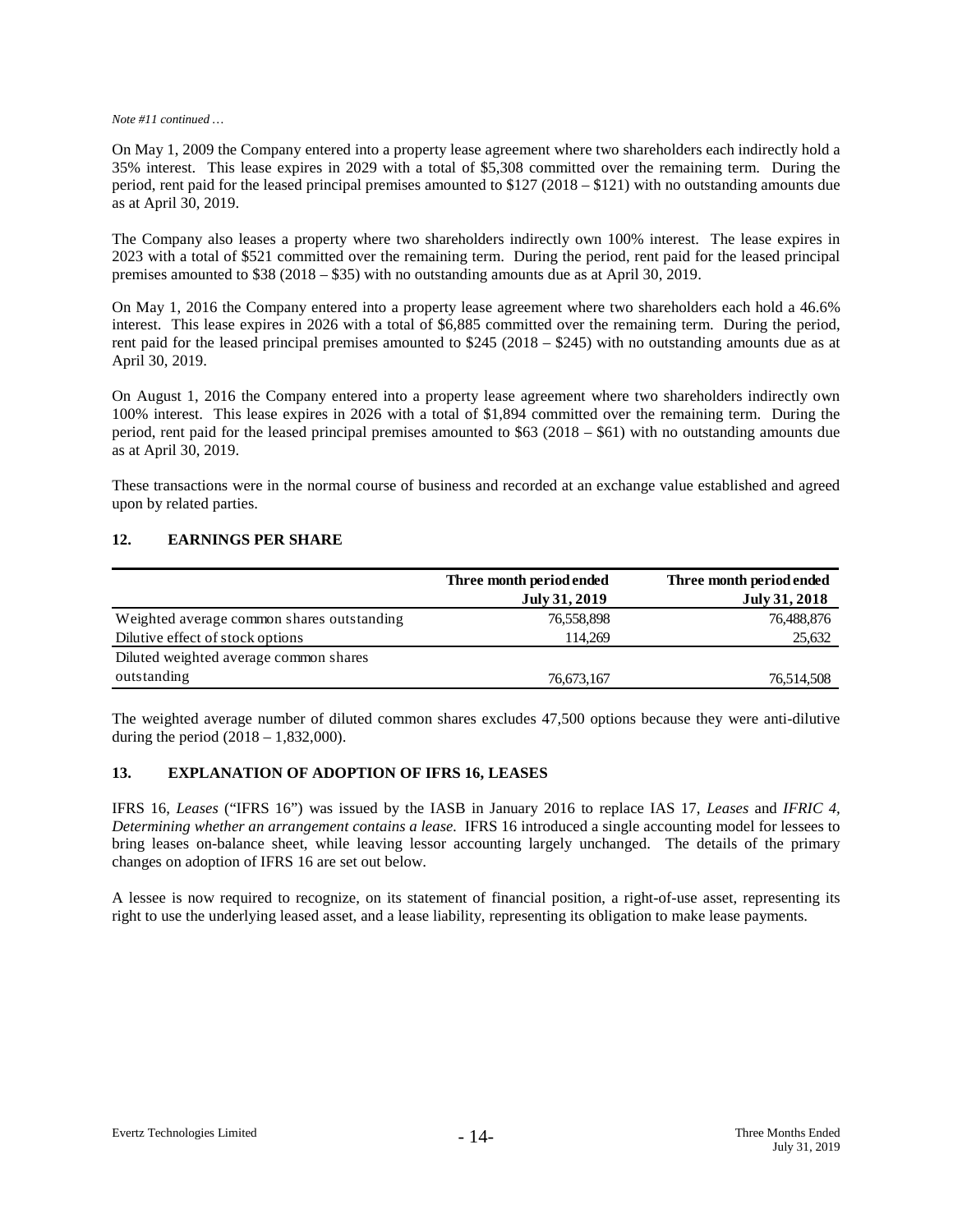#### *Note #13 continued …*

The Company has adopted IFRS 16, effective May 1, 2019, using the modified retrospective approach. Under this approach, the Company has applied IFRS 16 to all contracts that are not complete on the date of initial application, without restatement of comparative figures as previously reported for 2019. Therefore, the comparative information has not been restated and continues to be reported under IAS 17 and IFRIC 4. At transition, the Company applied the practical expedient available to us as lessee that allows the Company to maintain its lease assessments made under IAS 17 and IFRIC 4 for existing contracts. Therefore, the definition of a lease under IFRS 16 was applied only to contracts entered into or changed after May 1, 2019.

When applying IFRS 16 to leases previously classified as operating leases, the Company has followed practical expedients that allow a single discount rate to a portfolio of leases with similar characteristics; allow the exclusion of initial direct costs from measuring the right-of-use asset as at May 1, 2019; allow the use of hindsight in determining the lease term where the lease contract contains purchase, extension, or termination options; and reliance upon the Company's assessment of whether leases are onerous under the requirements of IAS 37, *Provisions, contingent liabilities and contingent assets* as at May 1, 2019 as an alternative to reviewing the Company's right-of-use assets for impairment. The Company has also elected to account for all short-term leases and all leases for which the underlying asset is of low value as expenses on either a straight-line basis over the lease term or another systematic basis, and thus not recognize a lease liability and a right-of-use asset at the date of initial application.

For remaining leases previously classified as operating leases under IAS 17, the lease liability has been measured at the present value of the remaining lease payments, discounted using the related incremental borrowing rate as at May 1, 2019. The weighted average discount rate applied to the total lease liabilities recognized on transition was 3.95%. The associated right-of-use asset has been measured at an amount equal to the lease liability, adjusted by the amount of any lease retirement obligations, lease incentives previously received, and prepaid or accrued lease payments recognized in the statement of financial position immediately before the date of initial application.

As a result of adopting IFRS 16, the Company has recognized a significant increase to both right-of-use assets and lease liabilities on the Consolidated Statements of Financial Position, with no net impact on retained earnings. The impact on the Consolidated Income Statement is a decrease in operating lease expenses and an increase in amortization of the right-of-use asset and interest costs on the lease liability. Amortization of right-of-use assets and operating lease expenses are recorded in the same line items within the Consolidated Income Statement.

Prior to adopting IFRS 16, the Company had a total amount of future lease commitments as at May 1, 2019 of \$39,197. The difference between the total lease liabilities recognized on transition of \$33,621 and future lease commitments of \$39,197 as disclosed in the Company's 2019 Annual Consolidated Financial Statements, was mainly a result of discounting on the minimum lease payments and the exclusion of short-term leases and leases for which the underlying asset is of low value from the total lease liability recognized upon transition.

The Company had no leases previously classified as finance leases under IAS 17, as at May 1, 2019. There was no significant impact for contracts in which the Company is the lessor.

Below is the effect of transition to IFRS 16 on our condensed consolidated statement of financial position as at May 1, 2019: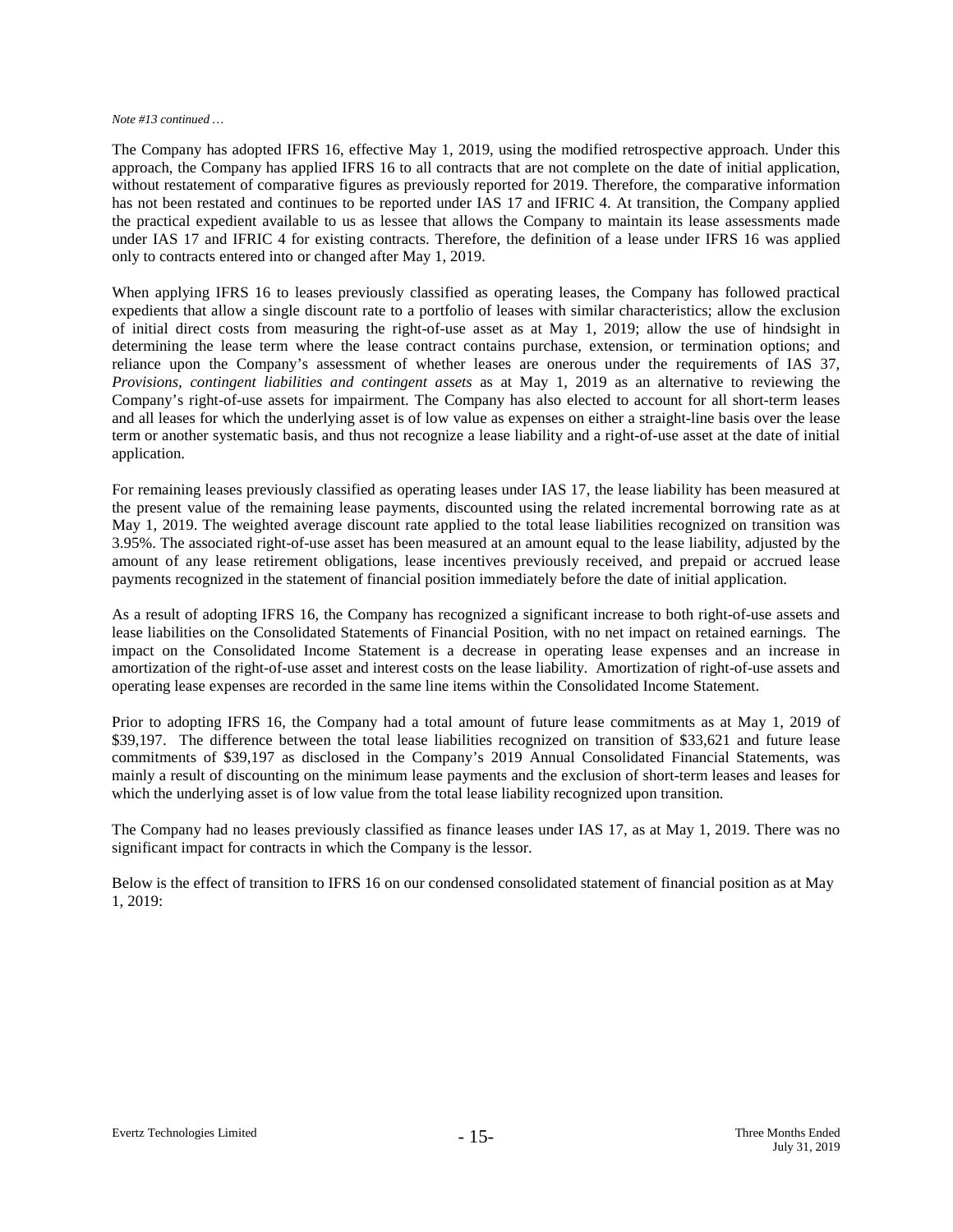#### *Note #13 continued …*

(In thousands of Canadian dollars)

|                                           |                | As reported as at |    | <b>Effect of IFRS</b>    |    | Subsequent to<br>tranition as at |  |
|-------------------------------------------|----------------|-------------------|----|--------------------------|----|----------------------------------|--|
|                                           | April 30, 2019 |                   |    | 16 transition            |    | May 1, 2019                      |  |
| <b>Assets</b>                             |                |                   |    |                          |    |                                  |  |
| Current assets                            |                |                   |    |                          |    |                                  |  |
| Cash and cash equivalents                 | \$             | 104,583           | \$ |                          | \$ | 104,583                          |  |
| Marketable securities                     |                | 4,023             |    |                          |    | 4,023                            |  |
| Trade and other receivables               |                | 81,498            |    |                          |    | 81,498                           |  |
| Contract assets                           |                | 22,348            |    |                          |    | 22,348                           |  |
| Prepaid expenses                          |                | 9,045             |    |                          |    | 9,045                            |  |
| Inventories                               |                | 171,271           |    |                          |    | 171,271                          |  |
| Income tax receivable                     |                | 708               |    | $\overline{\phantom{a}}$ |    | 708                              |  |
|                                           |                | 393,476           |    |                          |    | 393,476                          |  |
| Property, plant and equipment             |                | 48,887            |    |                          |    | 48.887                           |  |
| Right of use assets                       |                |                   |    | 33,621                   |    | 33,621                           |  |
| Goodwill                                  |                | 20,716            |    |                          |    | 20,716                           |  |
| Intangibles                               |                | 1,952             |    |                          |    | 1,952                            |  |
| Deferred income taxes                     |                | 1,566             |    |                          |    | 1,566                            |  |
|                                           | \$             | 466,597           | \$ | 33,621                   | \$ | 500,218                          |  |
| <b>Liabilities</b>                        |                |                   |    |                          |    |                                  |  |
| Current liabilities                       |                |                   |    |                          |    |                                  |  |
| Trade and other payables                  | \$             | 63,647            | \$ |                          | \$ | 63,647                           |  |
| Provisions                                |                | 4,171             |    |                          |    | 4,171                            |  |
| Deferred revenue                          |                | 42,843            |    |                          |    | 42,843                           |  |
| Current portion of long term debt         |                | 294               |    |                          |    | 294                              |  |
| Current portion of lease obligations      |                |                   |    | 4,117                    |    | 4,117                            |  |
|                                           |                | 110,955           |    | 4,117                    |    | 115,072                          |  |
| Long-term lease obligations               |                |                   |    | 29,504                   |    | 29,504                           |  |
| Long term debt                            |                | 239               |    |                          |    | 239                              |  |
|                                           |                | 111,194           |    | 33,621                   |    | 144,815                          |  |
| <b>Equity</b>                             |                |                   |    |                          |    |                                  |  |
| Capital stock                             |                | 139,865           |    |                          |    | 139,865                          |  |
| Share based payment reserve               |                | 8,245             |    |                          |    | 8,245                            |  |
|                                           |                |                   |    |                          |    |                                  |  |
| Accumulated other comprehensive earnings  |                | 1,729             |    | ÷                        |    | 1,729                            |  |
| Retained earnings                         |                | 203,284           |    | ÷,                       |    | 203,284                          |  |
|                                           |                | 205,013           |    |                          |    | 205,013                          |  |
| Total equity attributable to shareholders |                | 353,123           |    | ä,                       |    | 353,123                          |  |
| Non-controlling interest                  |                | 2,280             |    |                          |    | 2,280                            |  |
|                                           |                | 355,403           |    | $\overline{\phantom{a}}$ |    | 355,403                          |  |
|                                           | \$             | 466,597           | \$ | 33,621                   | \$ | 500,218                          |  |

During the three months ended July 31, 2019, the Company recognized amortization of right-of-use assets of \$1,286 and finance costs on lease liabilities of \$326. In the Consolidated Statement of Cash Flows, additional line items were added that related to the amortization of the right-of-use assets and principle payments of lease liabilities.